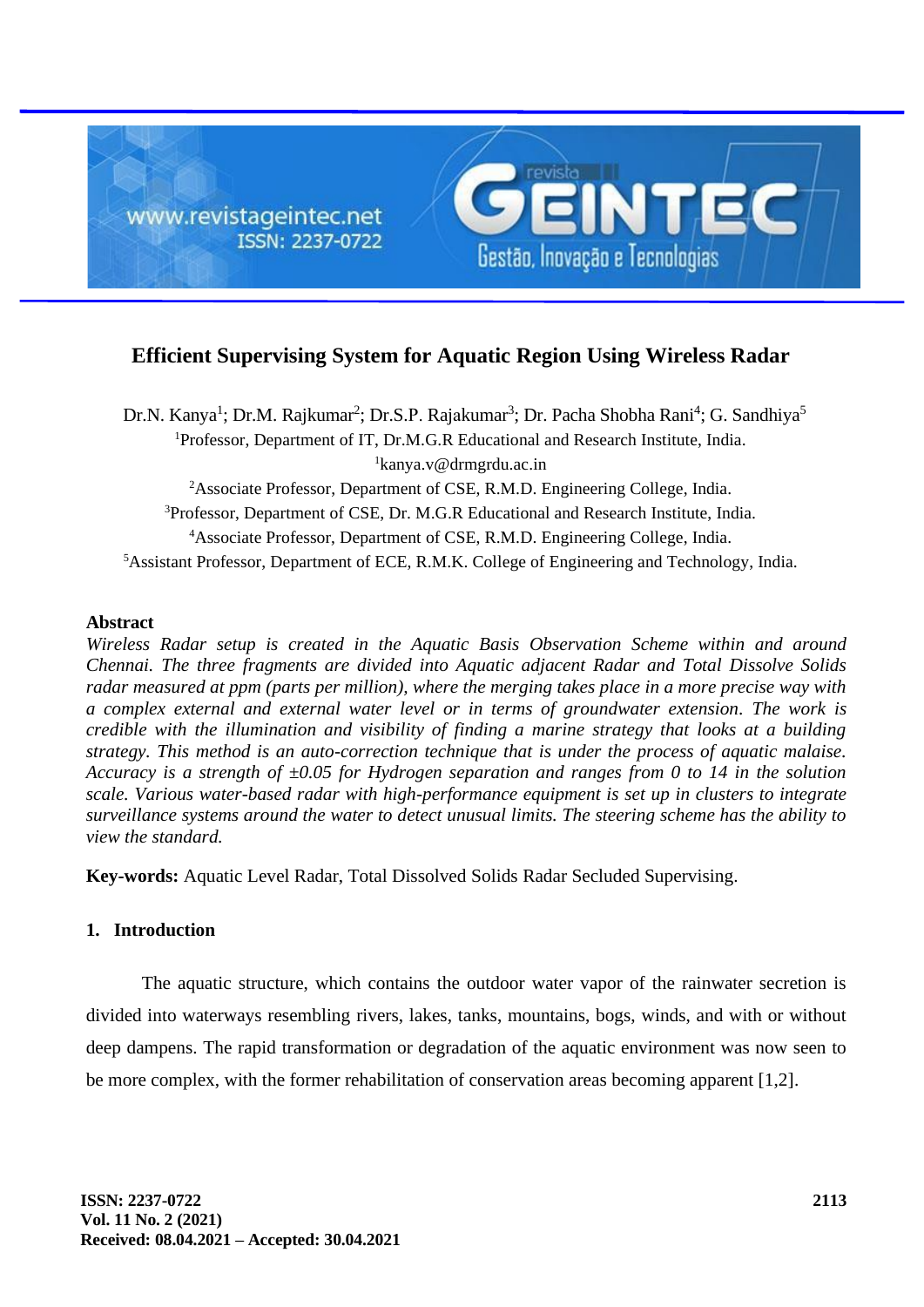With this in mind the aquaculture monitoring system where routine procedures are performed on the management of water reservoirs and water-resistant contaminants that occur in the water, it is found to be even more necessary. Water monitoring systems create pluses and side effects:

1) Synthetic sample of simple water elevation with detection processes and subsequent room degeneration. This process calls for cases in the separating sections of the river and oceans in relation to the exploration that occurs fluctuating after multiple periods [3,4].

2) Automatic and static evaluation of the watershed limits of the reflex view as the management of replacement sites [5]. Luxury strategies and results are passed on to a natural integration system.

3) Water-based planning with advanced technology, viz. to indicate the increase in electrical energy in the chemical elements [6-8] that are acceptable and unbreakable to exist in the existing monitoring stage.

4) The expertise in monitoring the quality of water is carried out by water sensitivity when toxic ingredients occur in aquatic species to report water volume estimates. The processes therefore affect the expected access aimed at monitoring the aquatic atmosphere.

Good marine speculation is fast and accurate in the research and development of water-based expertise in order to gather the key mechanisms in the preparation and integration of air-conditioned and air-conditioning spies to prevent water pollution [9].

This document directs and ripens a water-based monitoring system that is integrated into an active Wireless Sensor Network that manages water surveillance in the production pool, so that it can be seen remotely and excluded from seawater contamination. The next section marks the complete business management system. The business component of this section combines hard and soft-ware materials with unattainable access [10].

### **2. Literature Review**

Rain survives many problems due to the abundance of water, surprisingly in unreliable squat areas and the survival of aquatic organisms from the ground [11-13]. The current era of multimachine expansion, radar detection monitoring, resistance testing, is considered and achieved [14]. The proposed work proposes that the formulation of scheme principles and the use of abundance and the marine element monitor among non-hazardous projects to supply material agencies [15,16]. Instead of the addictive pastures which are pillars and ultra-sonic radars that focus on the resilient malaise device. Recommended program to provide basic connectivity in balanced water, distribution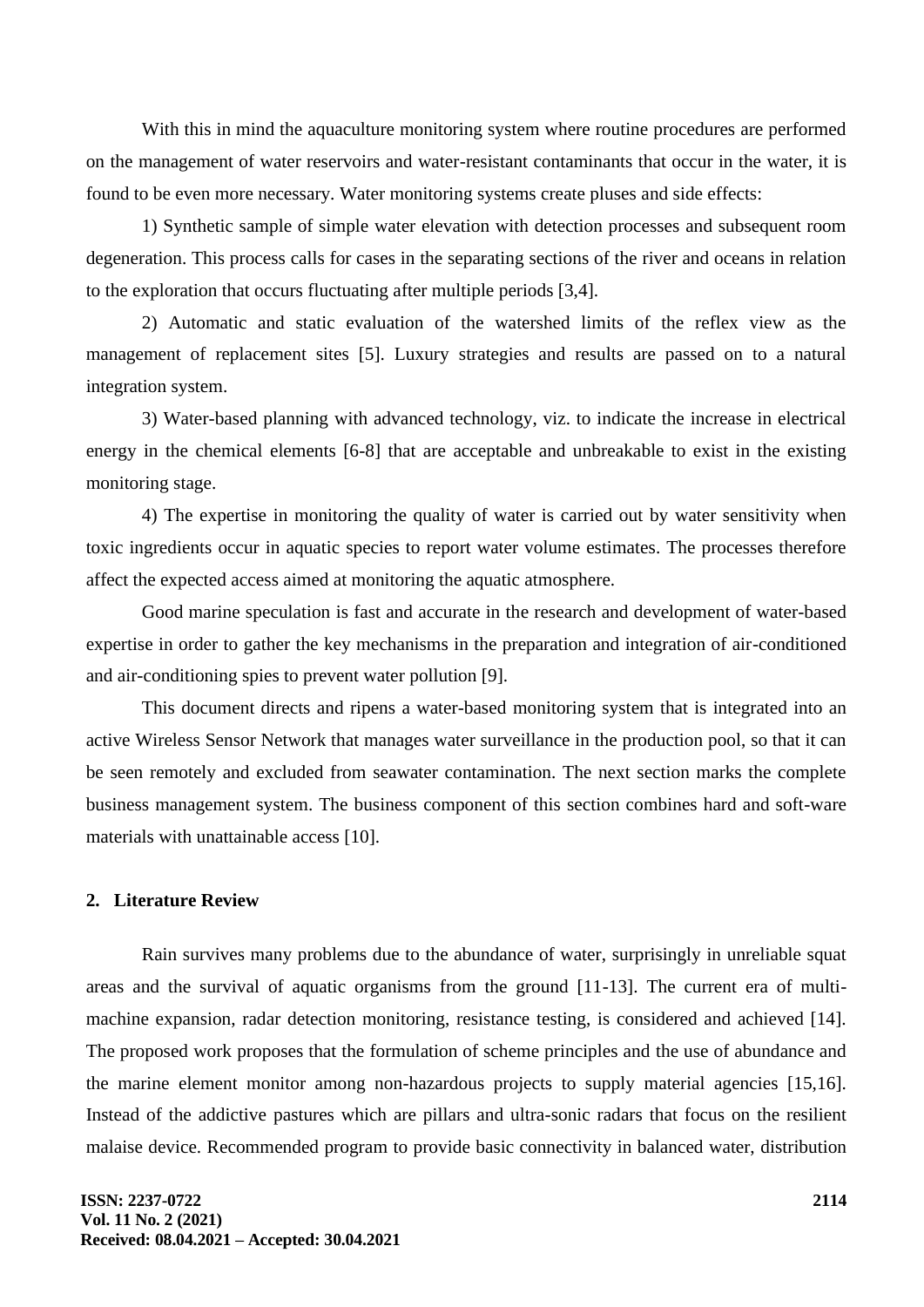and beyond. The storage area is broken [17] due to the strength of the test. Limited check capacity included in water and unfinished goods, controlled equipment, incorrect setup process in addition to continuous low setup [18,19]. Stumpy control wireless radar has industries that aim to monitor and replace delivery nets in water during blood circulation. Linking involves a small amount of H2O equivalent to the size of a unit with transmission particles and access nodes.

#### **3. Projected Procedure**

Arduino.cc is driven by unstructured consumer development that is not restricted to the intentions and creativity of small slat regulators in formulating key policies. The board is set with expandable input and output pins in the ATmega 328P setting and the panels remain technically open during the pre-assembled process.

Arduino.cc's woodworking techniques use microchips and controls. The slats meet the practical series of proto-typing with subjects that make a cardinal and the similarities are watching / exiting the development panels. Minor controls are pre-determined by software design manuals. Adding standard compounds to the work of thearduino.cc requires a change in the philological function.

Arduino.cc's small controls summarize the new data in the boot-loader configuration database cipher with a processor-linked configuration. Special panels such as the Automatic Voltage Regulator of the chip containing the U-S-B of its In Circuit Serial Programming controller with I2C read / write pins. The standard Voltage Regulator is always a complex device for SRAM recognition and flash memory process as shown in Figure 3.1.



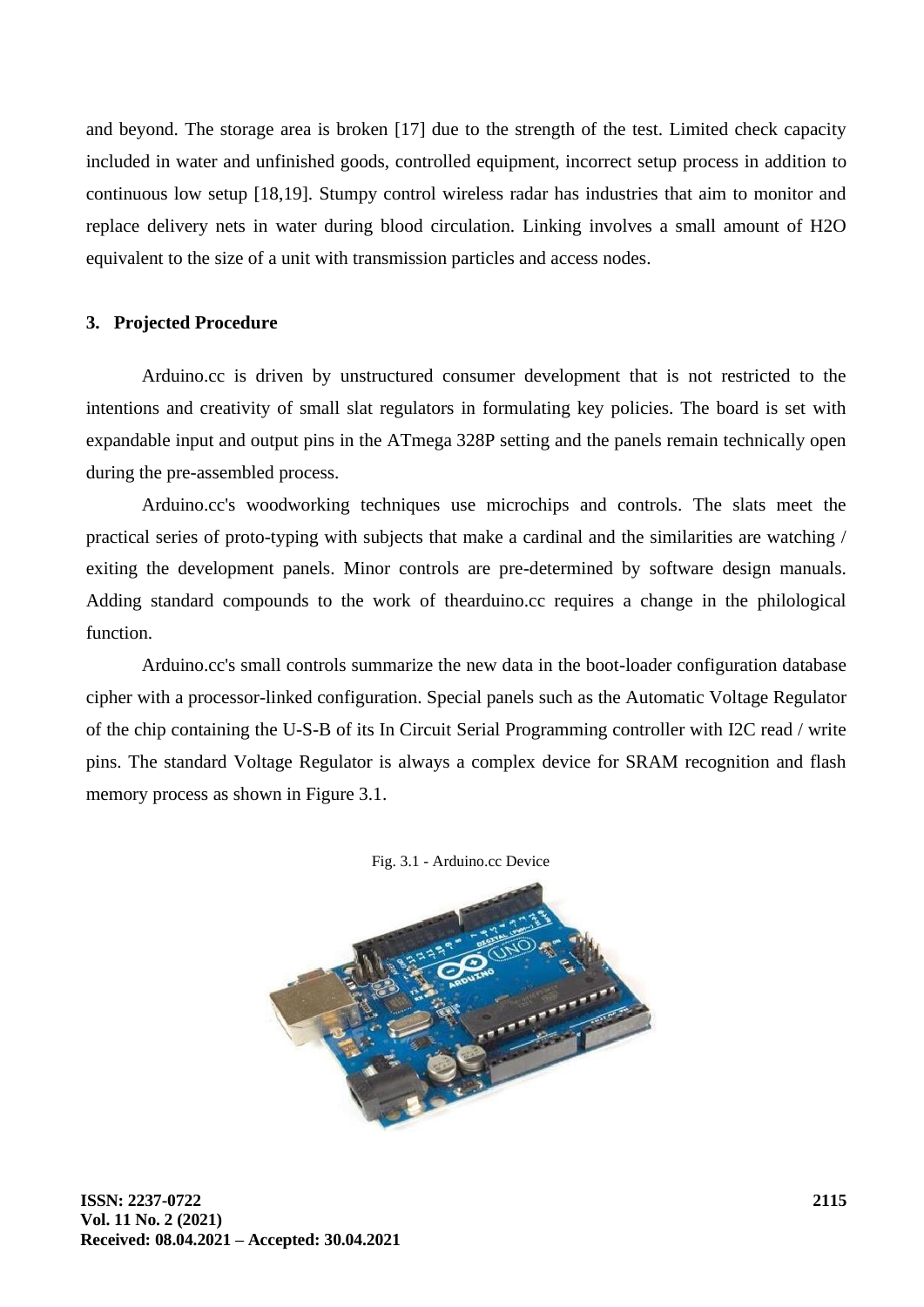#### **4. Aquatic Balanced Radars**

Level sensors detect fluid and fluid levels as well as stem stiffness, including slurries, granular substances, and powders that reflect the upper surface area. The propellers become basically owned by their owners (or other visible limits) due to gravity even though most of the solid metal piles on the resting edges to the top. An immeasurable object can be inside a manager or it can be in its normal structure (e.g., a stream or a lake). Level of measurement can be persistence or point estimates. The corresponding level sensors measure the level within the predefined setting and determine a certain amount of object in a particular area, while the level-level sensors simply indicate whether the object is above or below the receiving point. For the most part the latter levels see unnecessarily high or low levels.



There are many physical and application factors that influence the choice of a strategy to assess the appropriate level of modern and business processes. [1] Selection models include physical activity: stage (liquid, solid or loose), temperature, weight or vacuum, science, moderate dielectric stability, moderate intensity (gravity), turbulence (activity), turbulence noise or electric, vibration, mechanical stun, tank or receiver size and condition. Equally important are the requirements of the application: value, clarity, appearance, response rate, alignment of order or arrangement, body size and instrument placement, monitoring or controlling fixed or different (point) standards. To put it bluntly, standard sensors are one of the most important sensors and play an important role in compiling consumer / modern applications. Similarly with a variety of sensors, standard sensors are accessible or can be programmed using a combination of detection levels. Determination of the appropriate type of sensor to match the need for the app is essential.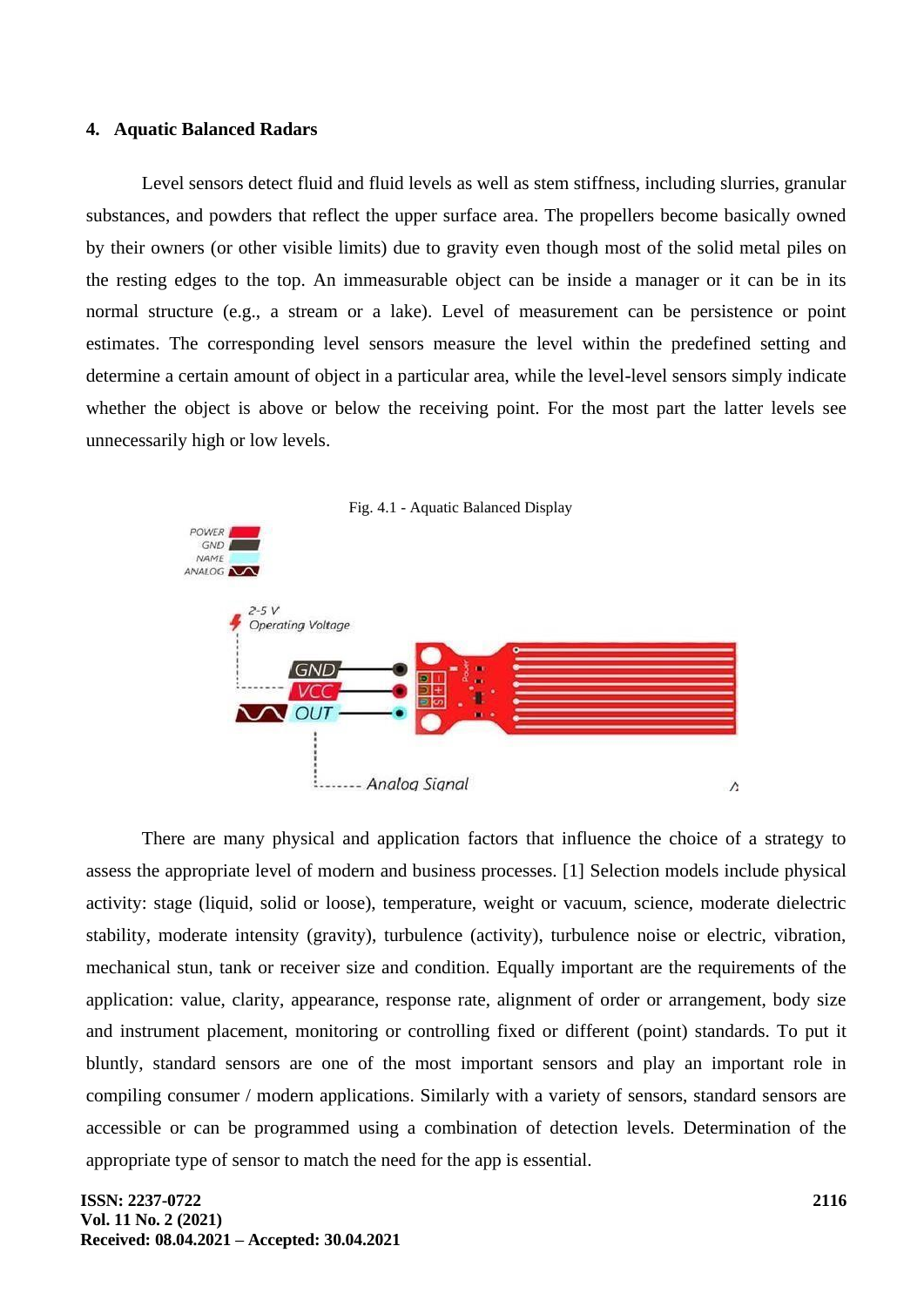## Applications:

- Monitoring of groundwater levels
- Low water slug test
- Focus points
- Output can depend on the model
- A small or appropriate width reduction can be used for construction.
- A low profile setting site can be made using the pressure sensors by logging in to the data. Easy to present, go ahead and fix.

### Obstacles:

- It usually depends on the longevity and the temperatures. However, they are in water where the temperature is usually stable. It is wise to check the repair from time to time.
- Pollution or erosion by direct submission to water may affect learning.
- Models are available in a wide range of weight that should be known at the time of purchase.
- Some models require a breathing tube in the link to refer to the barometric weight for best accuracy.
- Some models have a sensory head that can be damaged by hand with human touch or different articles.

## **5. pH Sensor**

pH is the numerical expression of a gram compared to each liter of concentration of hydrogen particles in any system. Varies between 0 and 14. It is the logarithmic measurement of molecules of hydrogen particles per liter of formulation. Arrangements with a pH value between 0 to 7 acid preparations have a high centralization of hydrogen particles although arrangements with a pH value between 8 to 14 are basic systems with minimal hydrogen fixation. Arrangements with a pH ratio of 7 are neutral arrangements. Measuring pH gives the amount of alkalinity or sharpness of the reaction.

## Highlights:

- Check blood pH level, which should be between 7.35 and 7.45.
- Assess the soil pH level to improve the yield accordingly as indicated by requirements.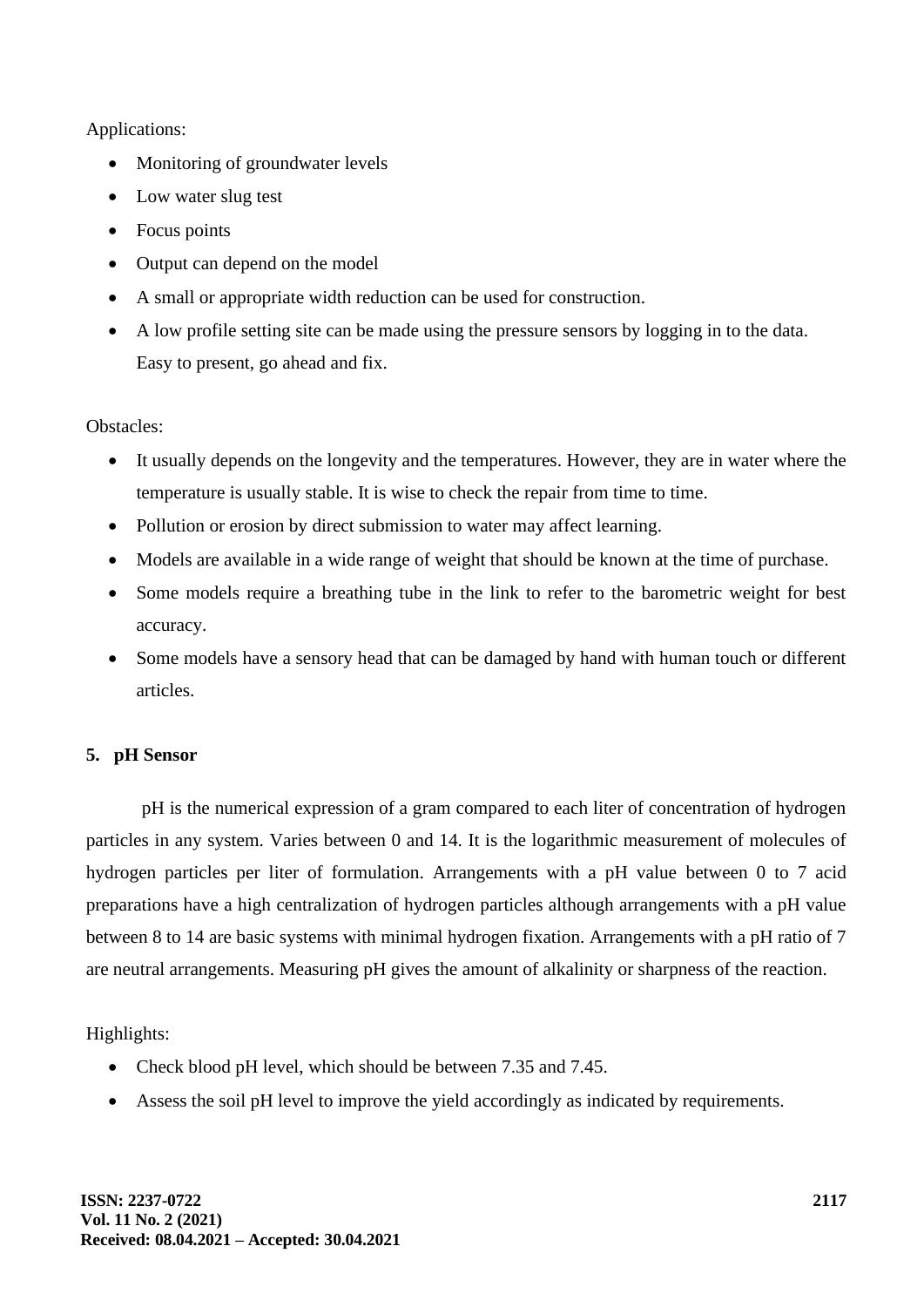- Checking the pH of the rain so that we can distinguish the pollutants in the air, if the rainwater eventually becomes acidic.
- Check the pH of many other daily ingredients such as milk, purifier and so on.

Ways to Use pH Sensor:

- An indicator thread is used that when inserted into a response, change the input in the same way. The strand is removed and the insertion is combined with the insertion of the blurring frame to select the corresponding pH value.
- A pH indicator fluid is used when a latent solution is applied to that liquid and the modified shade of the liquid is combined with a well-accessible shade in the blowing wheel to select the pH.
- A pH sensor is used where the test can be basically embedded within the setting and pH application should be possible.

Positive Conditions:

• They provide continuous measurement.



### **6. TDS Sensor**

The Grove-TDS sensor separates Total Dissolve Solids (TDS) levels in water that can be used to indicate water quality. The Grove-TDS sensor can be used in water quality applications, for example, TDS meter, well water, aquarium, hydroponics, and so on.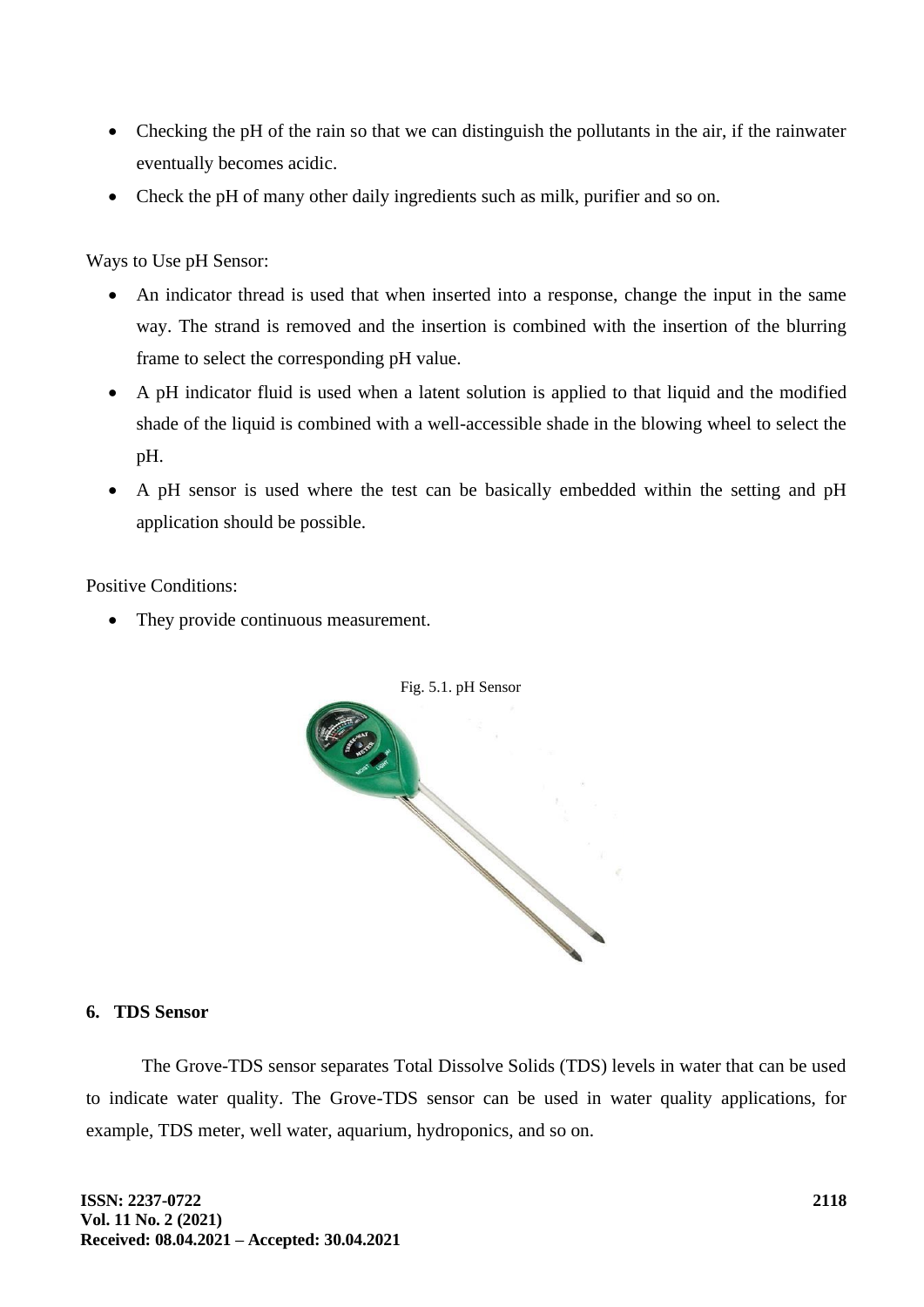It supports  $3.3 / 5V$  input power and  $0 \sim 2.3V$  Voltage output which makes it easy to complete with all Arduino Boards. The sensor also provides a waterless test, making the testing process much easier to deal with.

TDS = Total Soluble Solidity, is part of the composite component of all inorganic and natural organisms present in water. Often, the higher the TDS value, the more objects are dispersed in the water. As a result, very high levels of Total Dissolve Solids (TDS) may indicate that contaminated water can pose a social hazard.



Average tap water

TDS / TDS meter analyzer:

- Swimming pool
- Aquarium
- Water sources
- Hydroponics

Grove Detection - TDS Sensor

- Input Voltage: 3.3 / 5V
- Output Voltage:  $0 \sim 2.3V$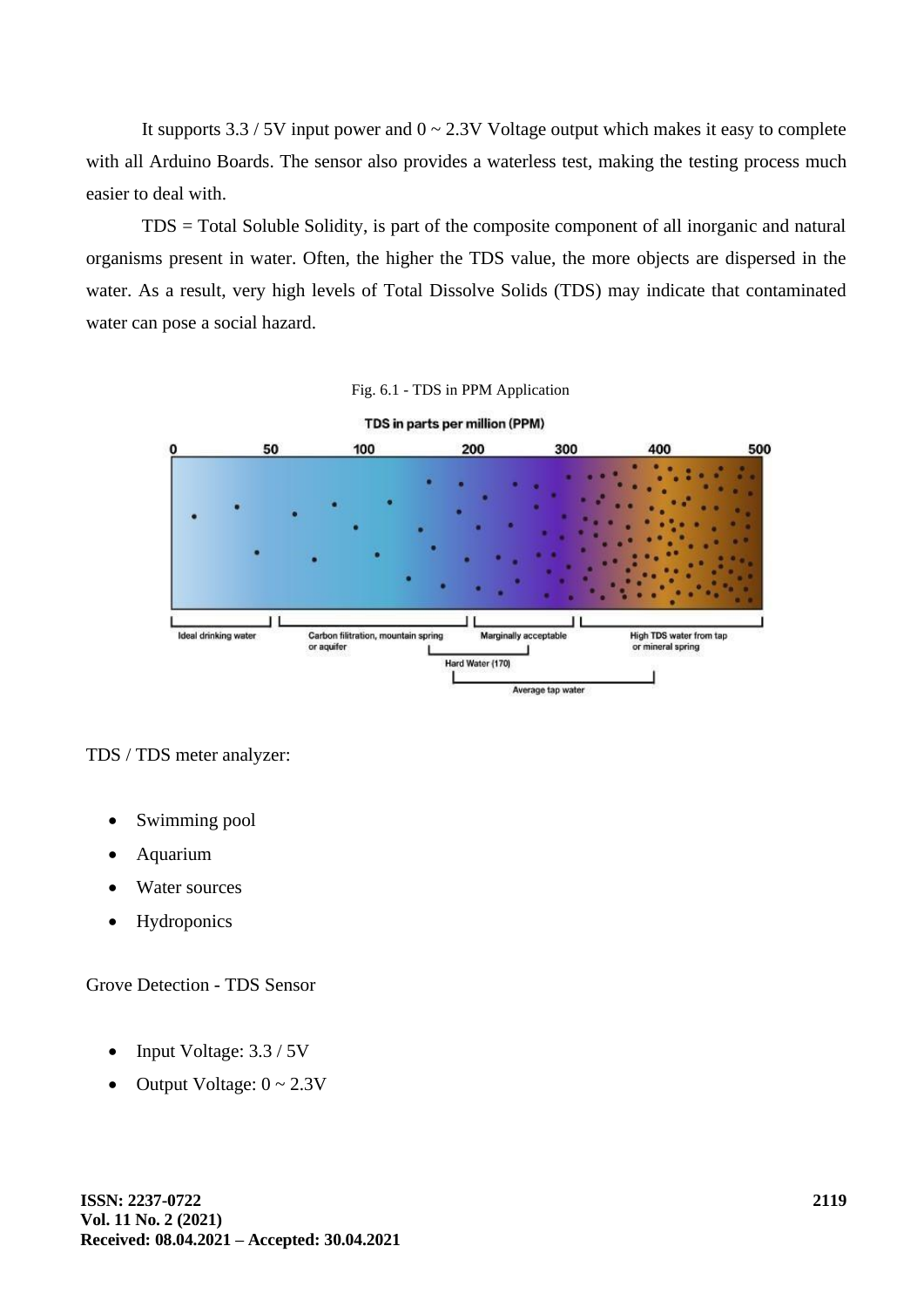Current Performance: 3 ~ 6mA TDS Scale:  $0 \sim 1000$ ppm

• Power LED indicator



#### **7. Domain**

Internet of Things (IoT) is a system of compatible computing devices, electronic and digital devices, objects, animals or people who are given unique identifiers (UIDs) and the ability to transmit data over the network without the need for person-to-person or human-computer communication.

The meaning of the Internet of Things has changed as a result of the integration of many technologies, realtime analytics, learning equipment, sensors, and embedded systems.

Traditional fields for installed systems, wireless sensor networks, control systems, automation (including home and construction automation), etc. all contribute to the empowerment of the Internet of Things. In the consumer market, IoT technology is closely related to "smart home" products, which include devices and electronic devices (such as lighting fixtures, thermostats, home security systems and cameras, and other home appliances) that support one or more common environment, and can be controlled by compatible devices. and that ecosystem, such as smart phones and smart speakers.

There are many serious concerns about the risks to IoT growth, especially in the privacy and security areas; and as a result industries and governments are taking steps to address this.

In short, Internet of Things is the idea of connecting any device (as long as it has a key on / off) to the Internet and other connected devices. IoT is a huge network of social networks - all collecting and sharing information about how they are used and the environment.

That includes a number of unusual items of all kinds and sizes - from smart microwaves, which automatically cook your food for the right amount of time, to self-driving cars, their sophisticated sensors that find their way, to wearable fitness devices that measure your heart rate and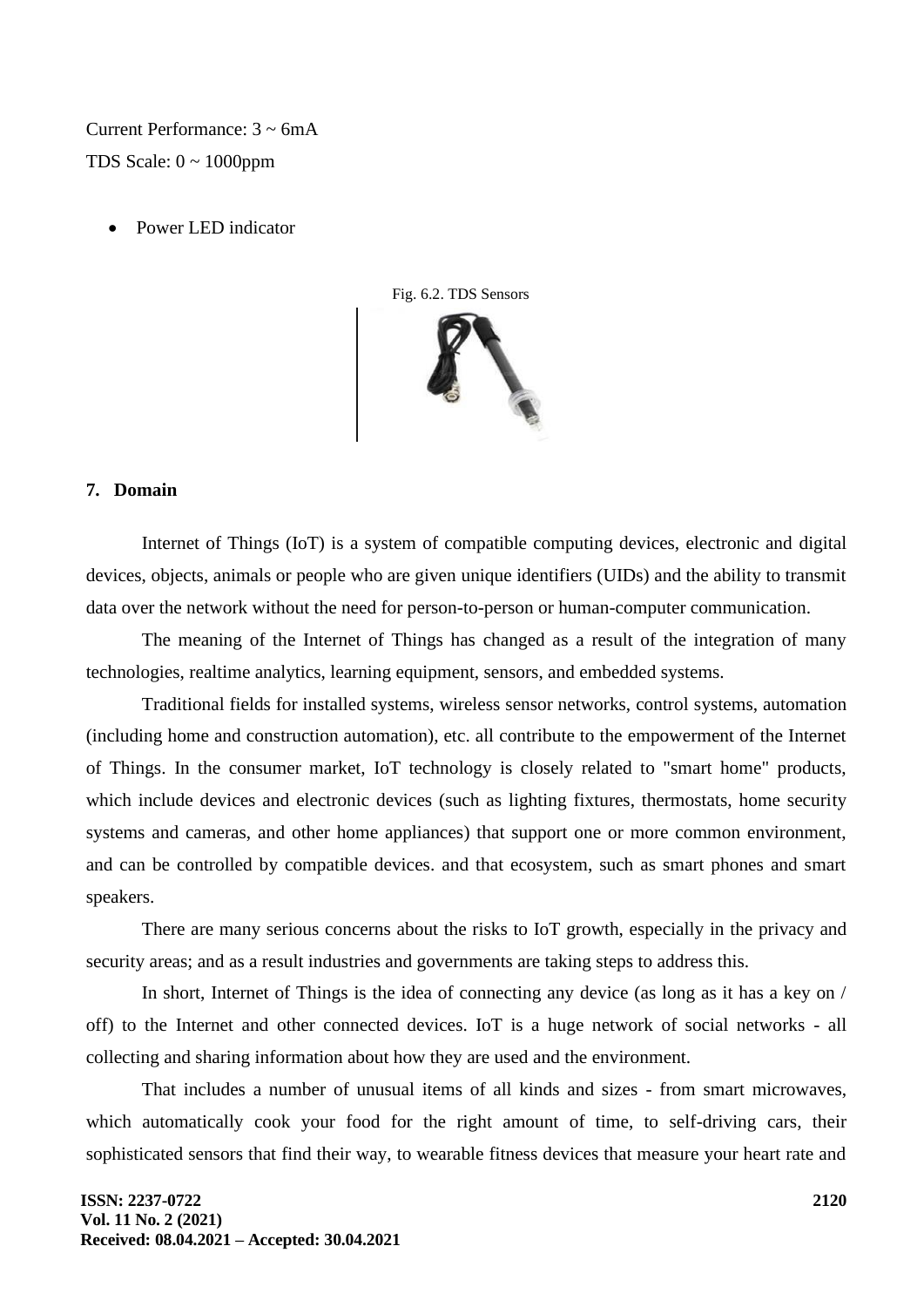number of steps taken that day. using that knowledge to suggest exercise programs that are right for you.

There are even connected footballs who can track how far they are thrown and record those numbers with an app for future training purposes.

Devices and built-in sensors are connected to the Internet of Things, which collects data from different devices and uses analytics to share the most important information and applications designed to address specific needs.

These powerful IoT platforms can pinpoint exactly what information is useful and what can be safely ignored. This information can be used to identify patterns, to make recommendations, and to identify potential problems before they arise.

For example, if I have a car manufacturing business, I might want to know what are the preferred materials (leather seats or alloy wheels, for example). Using the Internet of Technology, Use the sensors to find out which places in the showroom are most popular, and where customers stay longer. With the understanding given to advanced analytics comes the power to make processes work better. Smart and programmatic means means that you can make certain tasks work, especially if this is repetitive, routine, time-consuming or dangerous. Let's look at some examples to see what this looks like in real life.

### **8. Cloud Computing**

Cloud computing is a much-needed access to computer system resources, especially data storage and computing power, without any user-friendly management. This term is often used to describe data centers available to multiple users via the Internet. Big clouds, popular today, often have functions that are distributed across multiple locations from central servers. If the user connection is too close, it may be displayed as a queue server.

Advocates for public and hybrid clouds say cloud computing allows companies to avoid or reduce past IT infrastructure costs. Sponsors claim that cloud computing allows businesses to make their systems run faster, with better management and less maintenance, and that it enables IT teams to quickly deploy resources to meet dynamic and unexpected needs. Cloud providers often use a "payas-you-go" model, which can lead to unexpected operating costs if managers are unfamiliar with cloud pricing models.

The availability of high-end networks, costly computers and storage devices and the widespread adoption of hardware virtualization, service-oriented design and autonomic and utility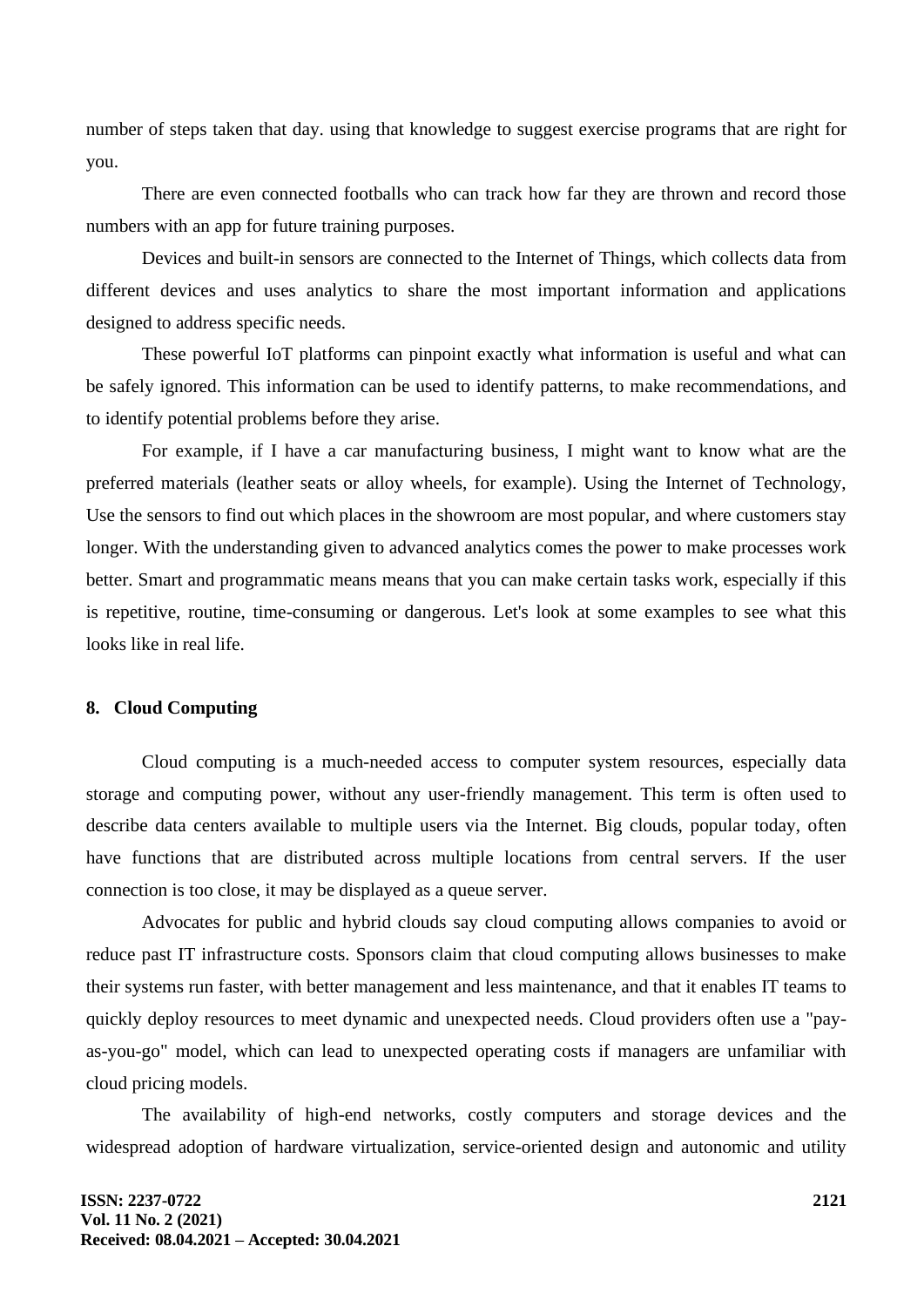computing have led to the growth of cloud computing. By 2019, Linux was the most widely used operating system, including Microsoft offerings and is therefore described as the most important.

The Cloud Service Provider (CSP) will view, maintain and collect data on fire fighters, to identify intrusion and / or conflicting action frameworks and to disseminate information within the network.

The public cloud shares infrastructure between several organizations from a specific community with the same problem (security, law enforcement, regulatory powers, etc.), whether they are managed internally or by a third party, and can be held internally or externally. Costs are still distributed to fewer users than public clouds (but in addition to private cloud), so only some useful computer storage costs are reached. A cloud-based platform can be integrated into a set of devices in various locations, connected to a single network or hub service. It is possible to distinguish between two types of distributed cloud: a public service computer and a voluntary cloud.

The use of social media is this kind of distributed cloud results from a larger definition of cloud computing, because it is more similar to a computer distribution than cloud computing. However, it is considered a small component of cloud computing.

Voluntary cloud of volunteer cloud is identified as a crossroads of public roads and cloud resources, where cloud infrastructure is built using voluntary resources.

Many challenges arise from this type of infrastructure, due to the instability of the resources used to build it and the dynamic environment in which it operates. It can also be called partner clouds, or ad-hoc clouds. An exciting initiative on such a side is Cloud @ Home, which aims to utilize cloud-based infrastructure using voluntary resources that provide a business model to promote donations through a refund.

### **9. Conclusion**

Remote sensor configuration is created with the desire to manage the issue of the lack of an effective domain monitoring framework. This test framework consists of three sections: data centers, information channel and remote view focus. It provides us with useful features, for example, large test scores, flexible alignment, low power consumption, minor damage to the common area and minimal effort.